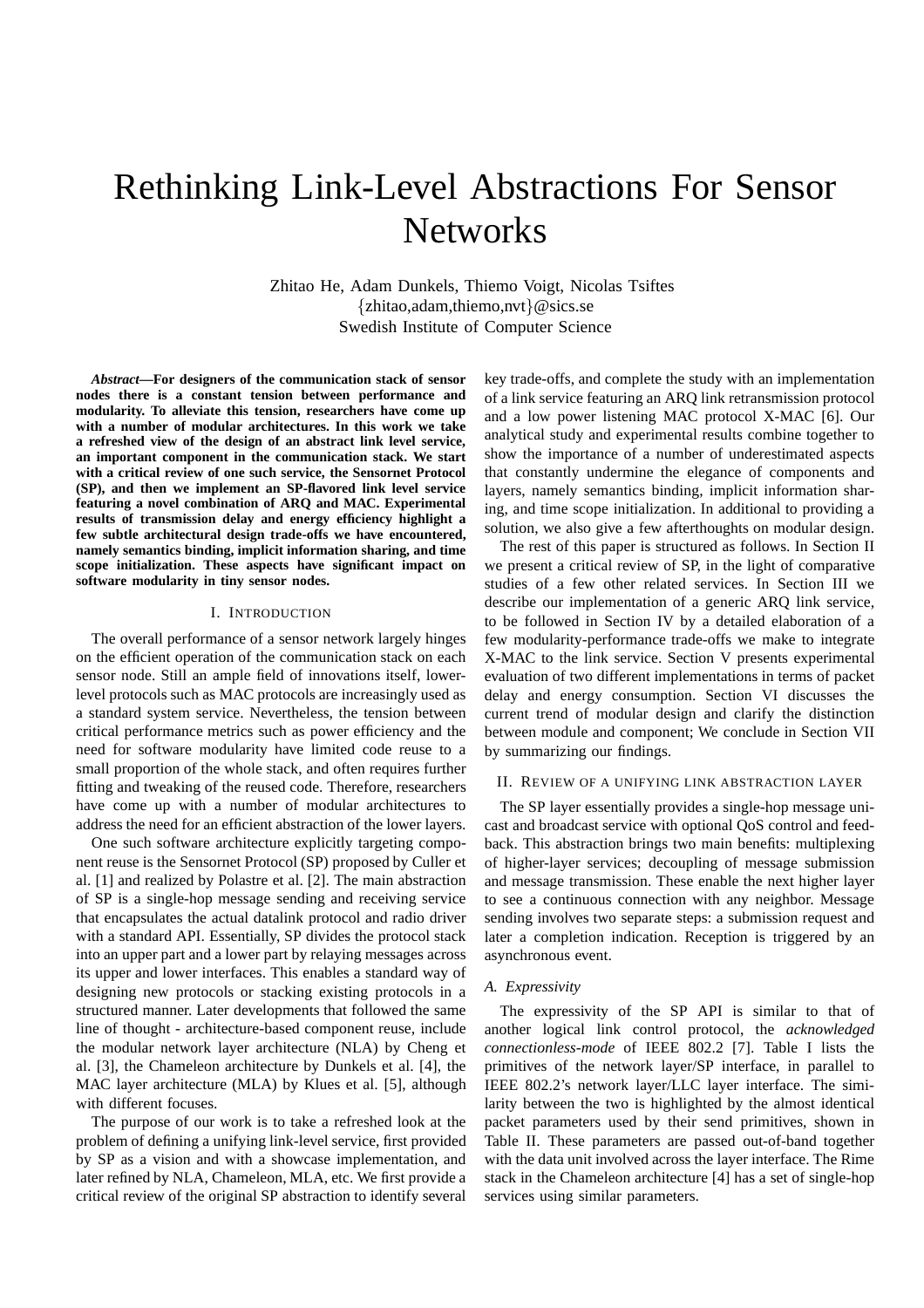TABLE I NETWORK LAYER/DATALINK LAYER DATA TRANSFER INTERFACES OF SP AND IEEE 802.2 TYPE 3 OPERATION

| Primitive                      | SP | 802.2 |
|--------------------------------|----|-------|
| Send packet                    | X  | x     |
| Receive packet                 | X  | X     |
| Modify submitted packet        | X  |       |
| Cancel submitted packet        | X  |       |
| Fetch next packet to send      | X  |       |
| Retrieve packet from neighbor  |    |       |
| Prepare packet to be retrieved |    |       |

TABLE II PACKET PARAMETERS PASSED BY THE SENDING PRIMITIVES OF SP AND IEEE 802.2 TYPE 3 OPERATION

| Parameter                                              | 802.2    |
|--------------------------------------------------------|----------|
| Urgency $(802.2 \text{ Priority})$                     |          |
| Reliability (802.2 Service Class)                      |          |
| Maximum number of retransmissions                      | constant |
| Transmission status (success/failure, congestion, etc) |          |

## *B. Complexity*

Hidden behind these similar interfaces are however very different implementation complexity, based on different assumptions about traffic patterns and link mechanisms.

SP's implicit assumption about its lower layer is based on the existing types of sensor networks MAC protocols, which are characteristic of low duty cycles and interdependence between neighbors' wake/sleep schemes. On the other hand, average traffic load is supposed to be low compared with channel bandwidth. Therefore, a centralized message pool is used to provide sufficient buffering of unsent packets and necessary synchronization with neighbors. Message transmission is done after an online search among pooled messages, that is based on constraints of neighbor states and message priorities. Figure 1 illustrates this search policy of SP. There exists a potential performance problem with this, as the searching delay is proportional to the product of the sizes of the message pool and the neighbor table.

In IEEE 802.2, packet buffering is distributed among the sending components, essentially coexistent state machines, of individual logical links. This design avoids the latency of an online search at the expense of dedicated resource allocation and complex state maintenance, and requires relatively high quality links to operate efficiently.

Chameleon and MLA push the complexity of message buffering and scheduling down to a multi-message MAC layer, that has full control over queue management and state maintenance specific to the MAC protocol in use.

# *C. Message Encoding and Decoding*

SP and Chameleon are examples of the two opposite ends of message encoding and decoding policy. SP assumes that a predefined message format, such as the default TinyOS message format, is global knowledge to all layers. Therefore SP simply acts as an internal router storing and forwarding messages across its upper and lower interfaces, relying on its



Fig. 1. The SP message pool's online search policy

next higher layer to perform encoding and decoding. TinyOS 2 [8] follows this cross-layer message format assumption. Chameleon, in contrast, assumes that higher layer protocols may benefit from a more abstract semantics, represented by individual packet attributes. To achieve this, packet encoding and decoding are performed by a dedicated attribute-header field transformation module below Chameleon's single-hop broadcast layer.

The dichotomy of encoding/decoding mechanisms between SP and Chameleon represents a subtle trade-off between flexibility and modularity. By drilling a hole across layers to leak packet header information, SP allows maximum flexibility but falls short of presenting a complete abstraction. It also has to duplicate some control information of the message header. Chameleon, on the other hand, seals off lower layer details by means of strict layering and late semantics binding. An additional benefit is the possibility of aggressive header compression. But strict layering increases the risk that an emergent low level feature will violate the predefined set of high level semantics.

#### III. IMPLEMENTATION OF A LINK SERVICE

We implement a single-hop message service in the Contiki operating system [9]. The message service consists of an abstraction layer above a stack of reliability and MAC mechanisms. The abstraction layer provides a common user API that is similar to the TinyOS 1.x-based SP [2] [10]. This service enable us to make independent evaluations unaffected by TinyOS artifacts.

## *A. Message API*

We show our message API in Figure 2, which consists of a initialization function, a send function and a receive callback. The main differences between our API and its TinyOS 1.x counterpart are: instead of obliging the user to bind the message payload and control parameters explicitly into an *SP message* before submission, we treat them as function parameters and bind them internally later, thus relieving the user from the use of error-prone opaque compound data structures; we bind the split-phase send request and the send completion indication into a concise function call by leveraging the convenience of callback; we do not implement any message modification or cancellation primitive.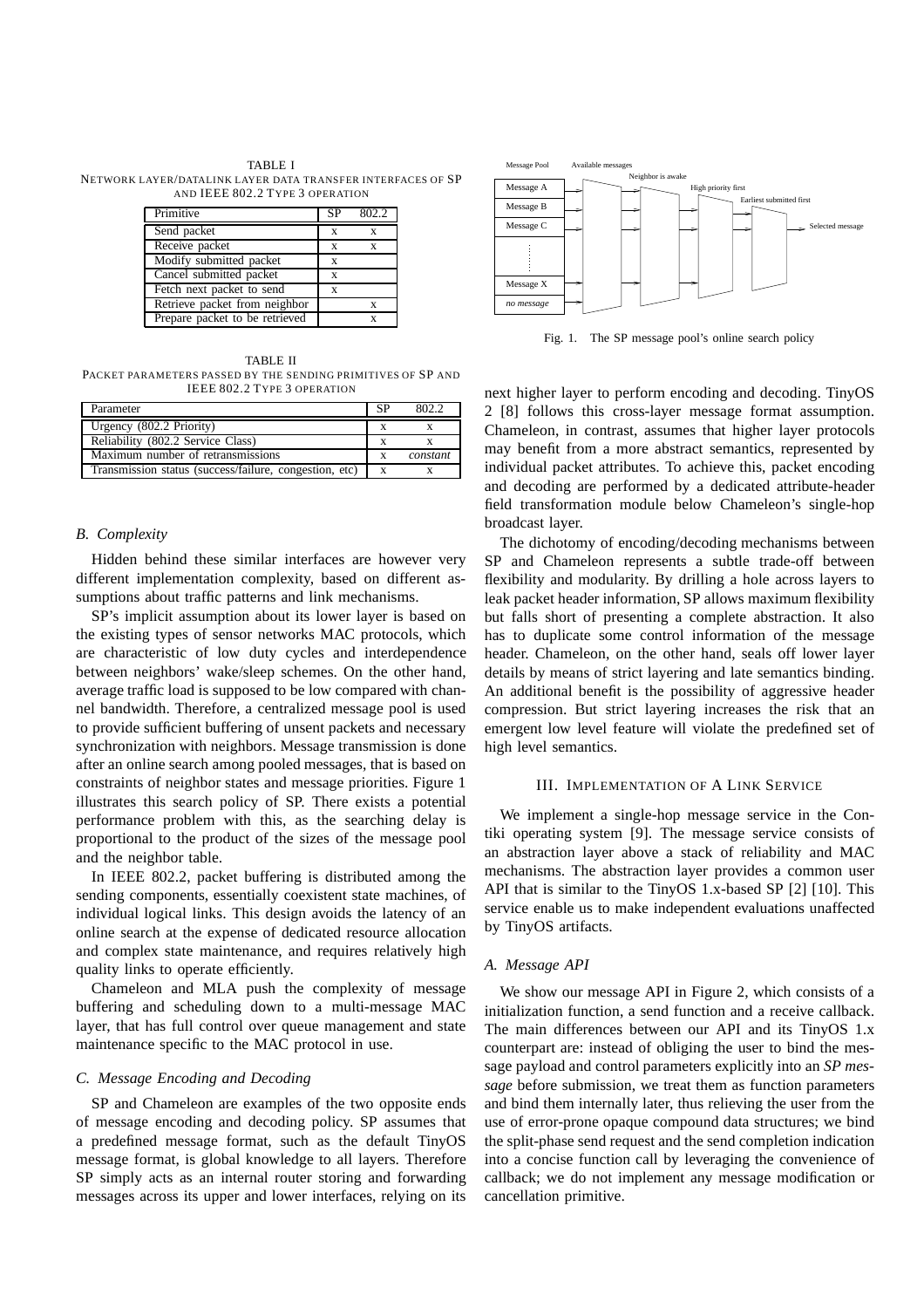

Fig. 2. Message API. The asynchronous interface represents a message as a payload associated with a set of parameters. Asynchronous events including the send completion confirmation and the receive indication are handled by respective user callbacks. This C function-based interface enforces much stronger type checking than generic event handlers that process pointers to compound data structures, an error-prone practice.

## *B. Message Sending and Receiving*

The *sp send* primitive does three things: 1. It encodes the actual packet by calling the link protocol's *new packet* function; 2. It reserves an entry in a central message pool to store the packet, its associated parameters, and a time stamp; 3. It performs the search algorithm that actually looks up the message pool to decide whether any message is ready to be transmitted by the link protocol. In case of multiple valid candidates, it selects the best one, i.e. the earliest submitted, high priority message. Because we desire to have stable links that are agnostic to bursty submissions and radio duty-cycling, the search algorithm needs to be called on two other occasions: when a message transmission is done; or when the radio wakes up from sleep mode.

Message reception is handled by a user callback invoked by the link service. An incoming packet is presented to the next higher layer as a payload with a number of parameters decoded by the underlying link protocol.

The message sending and receiving mechanisms of our link service embodies a late binding/early unbinding principle of protocol semantics. The goal is to fully leverage the abstracting power of layering by pushing syntactic details to lower layers.

## *C. Neighbor Management Service*

The neighbor table of SP is accessible to other layers via a common interface, to enable cross-layer collaboration such as link estimation and routing. This falls into the shared database category of typical cross-layer implementations classified by Srivastava and Motani [11].

We implement a similar mechanism in our link service, with the following enhancements. Firstly, we keep track of the time a neighbor entry was last updated, as a hint for neighbor freshness that can be used by various protocols such as routing or topology control. Secondly, we reserve three generic link quality metrics to be supplied by the PHY layer, the link layer, and the routing layer respectively. This is based on similar observations about multi-layer link estimation made by Fonseca et al. [12]. But instead of encoding the multiple values of link quality into a bit format, we leave the definition of these metrics to the respective protocol entities, again favoring the late-binding principle. Thirdly, we allow the user to extend protocol logic by using callbacks for customized operations on any specific neighbor. For example, the user may adjust a neighbor's link quality upon packet reception, by hooking the adjustment routine to the *neighbor update* primitive.

# *D. A Link-Level ARQ Protocol*

We choose an acknowledgment-based automatic retransmission protocol, a commonly used reliability mechanism for wireless networks, to be the foundation of our link-level service. The module also defines a 6-byte packet header consisting of source and destination addresses, a packet type (either 'data' or 'acknowledgment'), and a sequence number. Encoding of outgoing messages and decoding of incoming packets are performed by the module as well. Retransmission is enabled by the reliability flag associated with the message being transmitted, and the retransmission counter is fed back as a congestion indicator upon sending completion. The implementation is intended to be general enough to run on different MAC protocols and radio platforms.

## IV. INTEGRATING X-MAC TO THE LINK SERVICE

The message pool, the neighbor table, the ARQ protocol, together with a radio driver, constitute a complete linklevel service. Our interest, however, lies in the adaptability of this architecture. More specifically, we want to evaluate the expressivity of the user API, the performance of the buffer management and transmission scheduling mechanisms within the typical bandwidth and energy constraints of sensor networks. Therefore we add one of the state-of-the-art MAC protocols, X-MAC [6], to the stack.

X-MAC can be viewed as an enhanced version of the low power listening B-MAC [13] with packetized preambles, or a hand-shaking channel reservation protocol using multiple RTS packets to trade for reduced idle-listening time. Apart for its well known power-saving properties as a MAC protocol, we choose X-MAC for its lack of explicit acknowledgments, which makes a link-level ARQ protocol a perfect complementary mechanism to it.

The obvious way to achieve maximum modularity is to stack the ARQ layer above an independent MAC layer. The latter duty-cycles the radio and exchanges strobe packets before delivering an encoded packet. This apparently clean slate implementation, nevertheless, must rely on a minimum set of shared knowledge: source and destination's addresses in linklevel formats are needed to encode and decode RTS and CTS packets, a broadcast flag or a predefined broadcast address disables hand-shaking and enables persistent strobing.

Experimental evaluations reveal further subtle layer interdependencies, whose details will be provided in Section V, that undermine the performance of this baseline implementation, and prompt us to explore improvements.

One dependency lies in layer-specific timing configurations, where a mismatch between the ARQ retransmission timeout and the X-MAC cycle period lead to either unnecessary early retransmissions that waste bandwidth and energy, or necessary but belated retransmissions that increase latency. We can see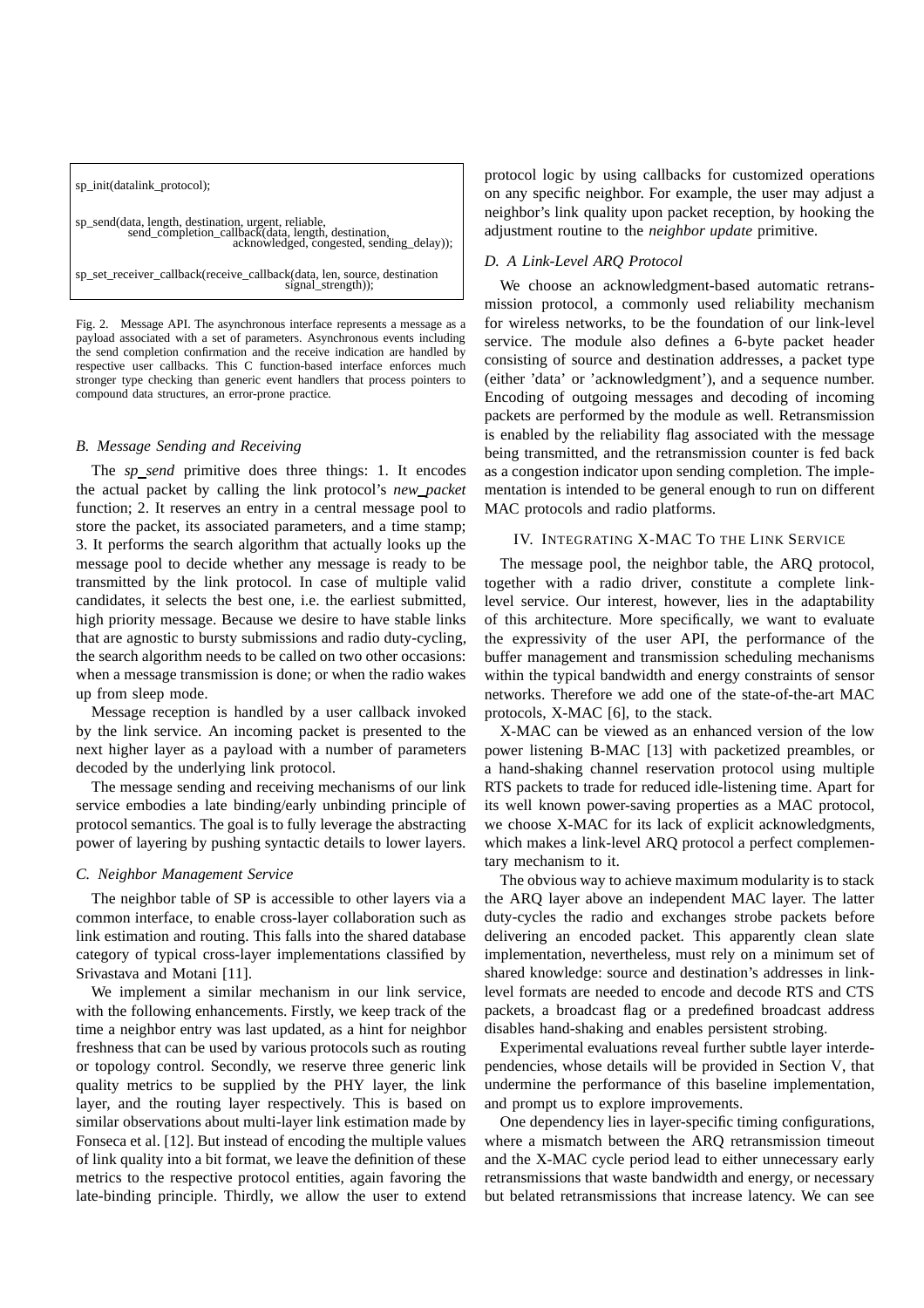that the problem of time scope matching between adjacent layers exists in higher layers too, e.g., end-to-end retransmissions must depend on estimation of single-hop latency. We propose a bottom-up initialization procedure that allows a lower layer protocol to pass time configuration to the next higher layer to successively establish a consistent and layeroptimal hierarchy of time scopes. This also means that existing component-based architectures such as MLA that uses a topdown configuration approach are inadequate. Another type of information that needs to be passed bottom-up through the stack to ensure consistency is the maximum transmission unit (MTU) of the radio driver that is normally constrained by hardware or software buffer sizes.

ARQ acknowledgments, if sent over X-MAC as normal packets, not only roughly double the bandwidth usage as they require the same strobing procedure, but also cause the packet delivery latency to be dependent on the phase difference between specific sender-receiver pairs, as shown in Figure 3. These effects can be remedied by modifications to timing. We may reset a sender's X-MAC schedule whenever a transmission is completed, so that an immediate subsequent acknowledgment from the receiver will be processed in a timely manner. This optimization doesn't require any changes to the ARQ layer, but only takes advantage of the knowledge about its existence. Such an assumption about a next higher-layer mechanism undermines the MAC layer's neutrality. Another more aggressive optimization is to replace the ARQ acknowledgment with MAC acknowledgment that is sent immediately after packet reception, thus eliminating the latency and energy overhead of extra strobing all together. This optimization, however, requires a major code revision as generation and detection of acknowledgment packets are now moved from the ARQ layer to the MAC layer. Figure 3 illustrates the three acknowledgment schemes we have discussed above: normal link acknowledgment, quick link acknowledgment, and MAC acknowledgment.

## V. EVALUATION

We evaluate several key aspects of our link service: packet delivery latency, bandwidth efficiency, and code and data memory usage. The experiments are conducted on the TelosB platform [14], with various combinations of acknowledgment schemes and X-MAC duty cycles.

## *A. One-to-One Latency and Bandwidth Efficiency*

First we evaluate the performance of the link service without congestion. The experimental set-up consists of a sender and a receiver running a unicast traffic generation program using the same link service configurations. A test run is started by the receiver broadcasting its address to the sender, who stores the receiver address in its neighbor table. Then the sender starts to generate 100 unicast messages, each 50 bytes in size, to the receiver at random time, so that any phase-coupling between submission and transmission is eliminated.

Packet delivery latency consists of three components: submission, transmission, and acknowledgment. The parameter-



Fig. 3. Send latency can be reduced by optimizing the acknowledgment scheme. In quick link acknowledgment, X-MAC resets its power cycle after a transmission, so that the sender remains awake for any immediate feedback from the receiver. MAC acknowledgment lets X-MAC generate and detect acknowledgment packets immediately after a packet delivery.

ized central message pool enables us to conveniently perform timestamping of the submission and acknowledgment events associated with each message, whereby the message latency is the derived from the difference between the two timestamps. The send completion callback sums up the message latencies and performs averaging at the end of the run. Figure 4 shows the average raw bit rates with the three different acknowledgment schemes and X-MAC duty cycles, from 2% to 25%. The normal link acknowledgment scheme incurs the largest latency due to excessive X-MAC strobing for sending the acknowledgment, whereas the quick link acknowledgment and MAC acknowledgment nearly double the performance, benefiting from reduced strobing.

Because radio communication usually dominates a node's power consumption profile, bandwidth efficiency is a good indicator of energy efficiency. We use the average radio dutycycle, i.e. the amount of time when the radio is listening or transmitting divided by the total run time, as our bandwidth efficiency indicator. We conduct the time measurements by enabling the software-based energy estimation utility of Contiki [15]. Figure 5 shows the radio duty-cycles of the different acknowledgment schemes under various X-MAC duty-cycles. Note that unlike in the latency measurements where the average message latency is independent of the traffic load as long as no congestion occurs, the bandwidth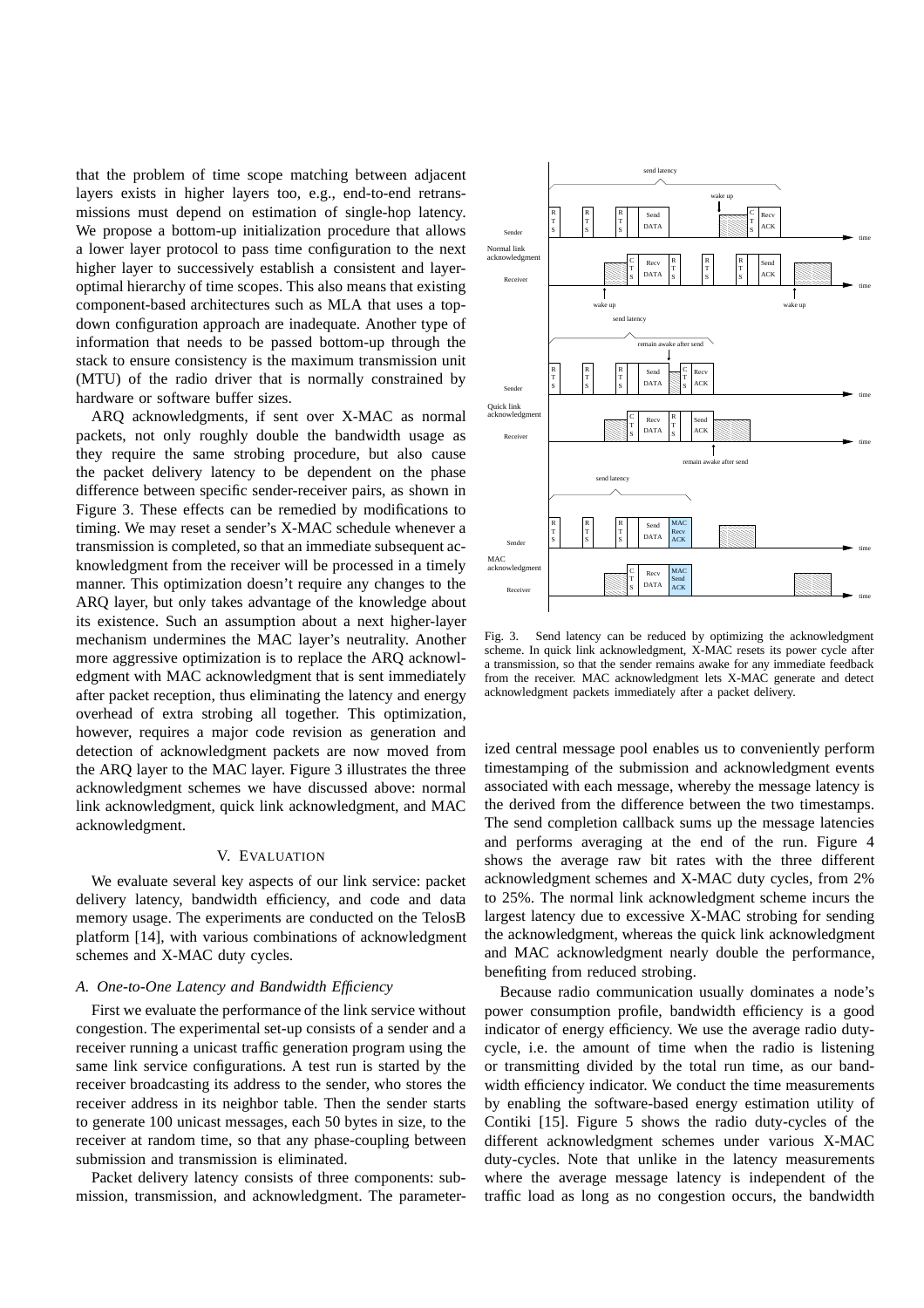

Fig. 4. Average raw bit rates with different acknowledgment schemes under various X-MAC duty cycles. The quick link acknowledgment scheme and the MAC acknowledgment scheme both reduce latency by almost half.

efficiency is an artifact of the relative traffic load over available bandwidth. The measurements show that both the improved acknowledgment schemes offer significant energy savings over the normal acknowledgment scheme.



Fig. 5. Radio duty cycles with different acknowledgment schemes and various X-MAC duty cycles. The reduction in radio duty cycle when using either of the improved acknowledgment schemes can contribute to significant energy savings, regardless of X-MAC duty cycles.

## *B. Many-to-One Latency and Bandwidth Efficiency*

We repeat the latency and bandwidth efficiency tests using multiple senders, which introduces packet collisions that are remedied by the ARQ mechanism. We use a 10% X-MAC duty-cycle and increase the number of senders from 1 node to 5 nodes successively. The average sending rate per node is once every 4 seconds. Figure 6 and Figure 7 show the latencies and radio duty cycles associated with the two improved acknowledgment schemes. We can see that the MAC acknowledgment are slightly more efficient than the quick link acknowledgment, but the difference becomes smaller as congestion increases.

## *C. Code and Data Memory Usage*

Table III shows the code and static data memory usage of each module of our link level service. The code footprint of



Fig. 6. Average raw bit rates with multiple senders and 10% X-MAC duty-cycle. The MAC acknowledgment is slightly faster than the quick link acknowledgment.



Fig. 7. Radio duty cycles with multiple senders and 10% X-MAC dutycycle. Both acknowledgment schemes achieve bandwidth efficiency close to the 10% X-MAC duty-cycle.

the abstraction layer and the neighbor table utility amounts to 1406 bytes, significantly smaller than the approximately 4kB used by SP in TinyOS 1.x [16]. The total code size of the service amounts to 5300 bytes. Note that a large proportion of the static data memory is taken up by message buffers, whose sizes are configurable.

## VI. DISCUSSIONS

Some developers of SP and NLA have acknowledged in a recent reflection that an overall sensor node software architecture is 'too much, too soon' [17]. Particularly, the vision of a dominant 'narrow-waist' service enforcing API conformance

TABLE III CODE AND DATA MEMORY USAGE OF MODULES OF THE LINK SERVICE IN BYTES

| Module                                | Code | Static Data |
|---------------------------------------|------|-------------|
| Abstraction layer                     | 742  | 126         |
| Neighbor table                        | 664  | 160         |
| ARO layer                             | 858  | 686         |
| X-MAC layer with quick acknowledgment | 848  | 284         |
| CC2420 radio driver                   | 2188 | 26          |